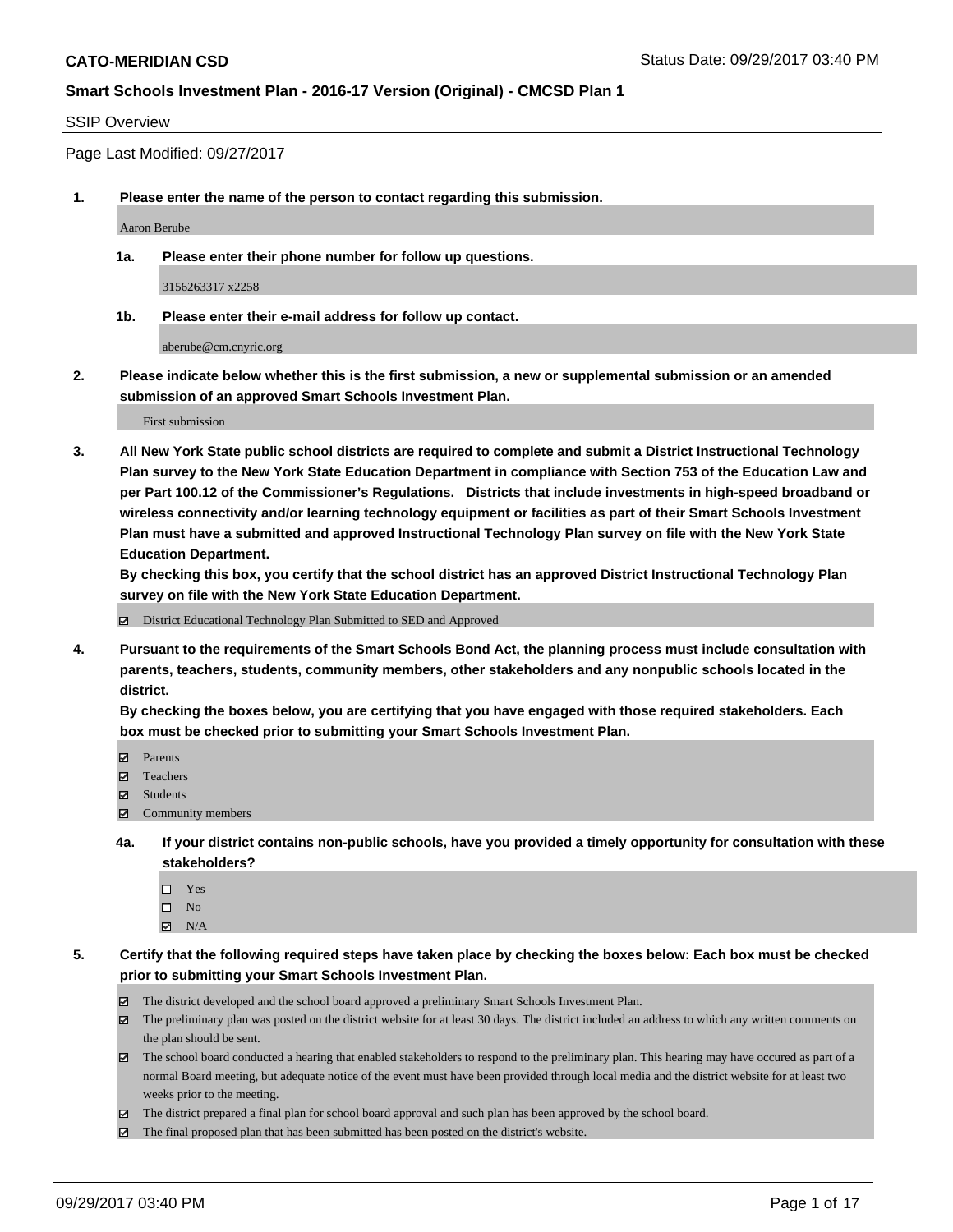SSIP Overview

Page Last Modified: 09/27/2017

**5a. Please upload the proposed Smart Schools Investment Plan (SSIP) that was posted on the district's website, along with any supporting materials. Note that this should be different than your recently submitted Educational Technology Survey. The Final SSIP, as approved by the School Board, should also be posted on the website and remain there during the course of the projects contained therein.**

CMCSD-SSBA-Plan1.pdf

**5b. Enter the webpage address where the final Smart Schools Investment Plan is posted. The Plan should remain posted for the life of the included projects.**

http://www.catomeridian.org/board\_education.cfm?subpage=61973

**6. Please enter an estimate of the total number of students and staff that will benefit from this Smart Schools Investment Plan based on the cumulative projects submitted to date.**

963

**7. An LEA/School District may partner with one or more other LEA/School Districts to form a consortium to pool Smart Schools Bond Act funds for a project that meets all other Smart School Bond Act requirements. Each school district participating in the consortium will need to file an approved Smart Schools Investment Plan for the project and submit a signed Memorandum of Understanding that sets forth the details of the consortium including the roles of each respective district.**

 $\Box$  The district plans to participate in a consortium to partner with other school district(s) to implement a Smart Schools project.

**8. Please enter the name and 6-digit SED Code for each LEA/School District participating in the Consortium.**

| <b>Partner LEA/District</b> | <b>ISED BEDS Code</b> |
|-----------------------------|-----------------------|
| (No Response)               | (No Response)         |

**9. Please upload a signed Memorandum of Understanding with all of the participating Consortium partners.**

(No Response)

**10. Your district's Smart Schools Bond Act Allocation is:**

\$1,185,295

**11. Enter the budget sub-allocations by category that you are submitting for approval at this time. If you are not budgeting SSBA funds for a category, please enter 0 (zero.) If the value entered is \$0, you will not be required to complete that survey question.**

|                                              | Sub-        |
|----------------------------------------------|-------------|
|                                              | Allocations |
| <b>School Connectivity</b>                   | 0           |
| <b>Connectivity Projects for Communities</b> | 0           |
| <b>Classroom Technology</b>                  | 127,432     |
| Pre-Kindergarten Classrooms                  | 0           |
| Replace Transportable Classrooms             | 0           |
| <b>High-Tech Security Features</b>           | 82,603      |
| Totals:                                      | 210,035     |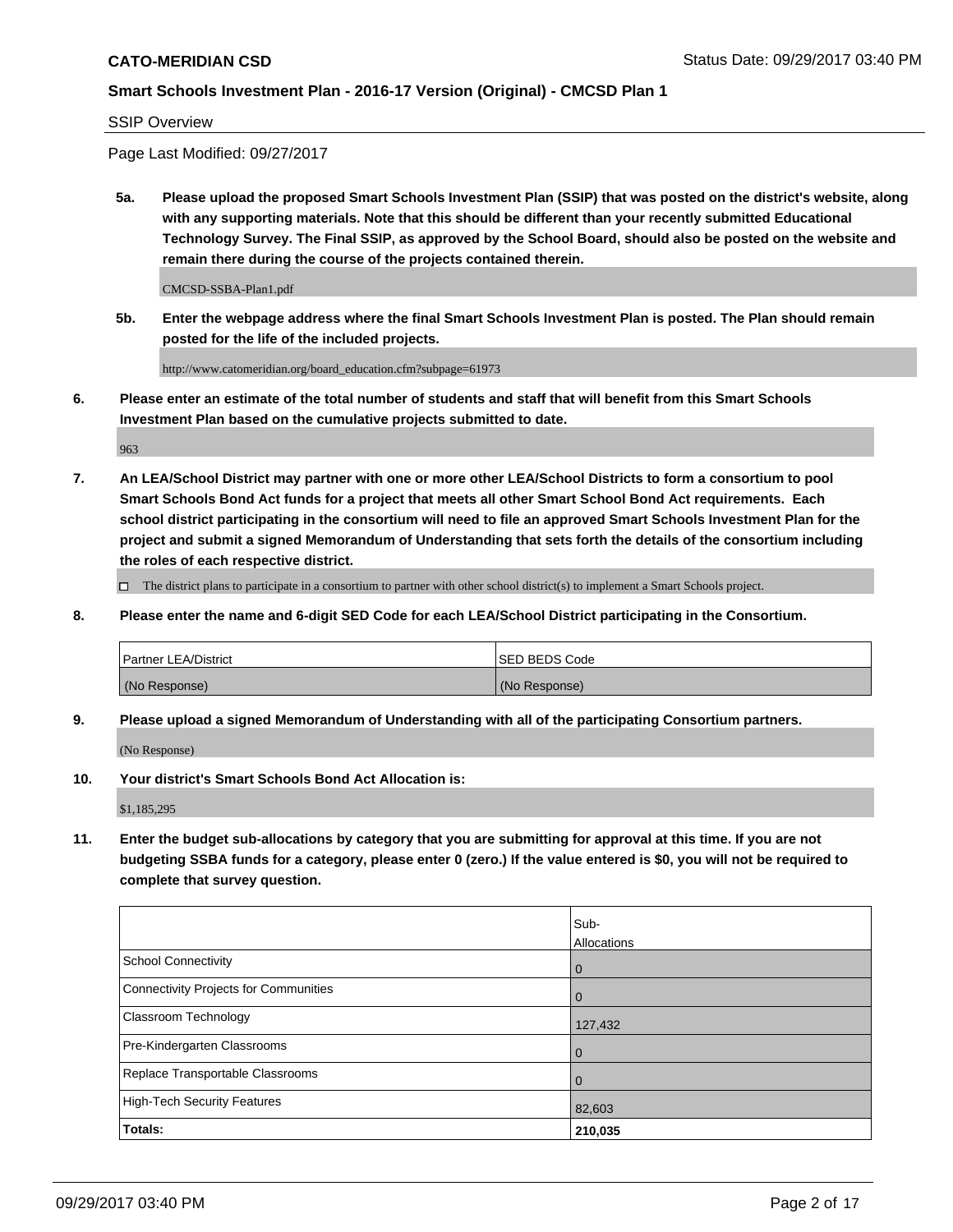### School Connectivity

Page Last Modified: 09/27/2017

- **1. In order for students and faculty to receive the maximum benefit from the technology made available under the Smart Schools Bond Act, their school buildings must possess sufficient connectivity infrastructure to ensure that devices can be used during the school day. Smart Schools Investment Plans must demonstrate that:**
	- **sufficient infrastructure that meets the Federal Communications Commission's 100 Mbps per 1,000 students standard currently exists in the buildings where new devices will be deployed, or**
	- **is a planned use of a portion of Smart Schools Bond Act funds, or**
	- **is under development through another funding source.**

**Smart Schools Bond Act funds used for technology infrastructure or classroom technology investments must increase the number of school buildings that meet or exceed the minimum speed standard of 100 Mbps per 1,000 students and staff within 12 months. This standard may be met on either a contracted 24/7 firm service or a "burstable" capability. If the standard is met under the burstable criteria, it must be:**

**1. Specifically codified in a service contract with a provider, and**

**2. Guaranteed to be available to all students and devices as needed, particularly during periods of high demand, such as computer-based testing (CBT) periods.**

**Please describe how your district already meets or is planning to meet this standard within 12 months of plan submission.**

(No Response)

**1a. If a district believes that it will be impossible to meet this standard within 12 months, it may apply for a waiver of this requirement, as described on the Smart Schools website. The waiver must be filed and approved by SED prior to submitting this survey.**

**2. Connectivity Speed Calculator (Required)**

|                         | Number of<br><b>Students</b> | Multiply by<br>100 Kbps | Divide by 1000   Current Speed<br>to Convert to<br>Required<br>Speed in Mb | lin Mb           | Expected<br>Speed to be<br>Attained Within   Required<br>12 Months | <b>Expected Date</b><br>When<br>Speed Will be<br>Met |
|-------------------------|------------------------------|-------------------------|----------------------------------------------------------------------------|------------------|--------------------------------------------------------------------|------------------------------------------------------|
| <b>Calculated Speed</b> | (No<br>Response)             | (No Response)           | (No<br>Response)                                                           | (No<br>Response) | (No<br>Response)                                                   | (No<br>Response)                                     |

**3. Describe how you intend to use Smart Schools Bond Act funds for high-speed broadband and/or wireless connectivity projects in school buildings.**

(No Response)

**4. Describe the linkage between the district's District Instructional Technology Plan and the proposed projects. (There should be a link between your response to this question and your response to Question 1 in Part E. Curriculum and Instruction "What are the district's plans to use digital connectivity and technology to improve teaching and learning?)**

(No Response)

 $\Box$  By checking this box, you are certifying that the school district has an approved waiver of this requirement on file with the New York State Education Department.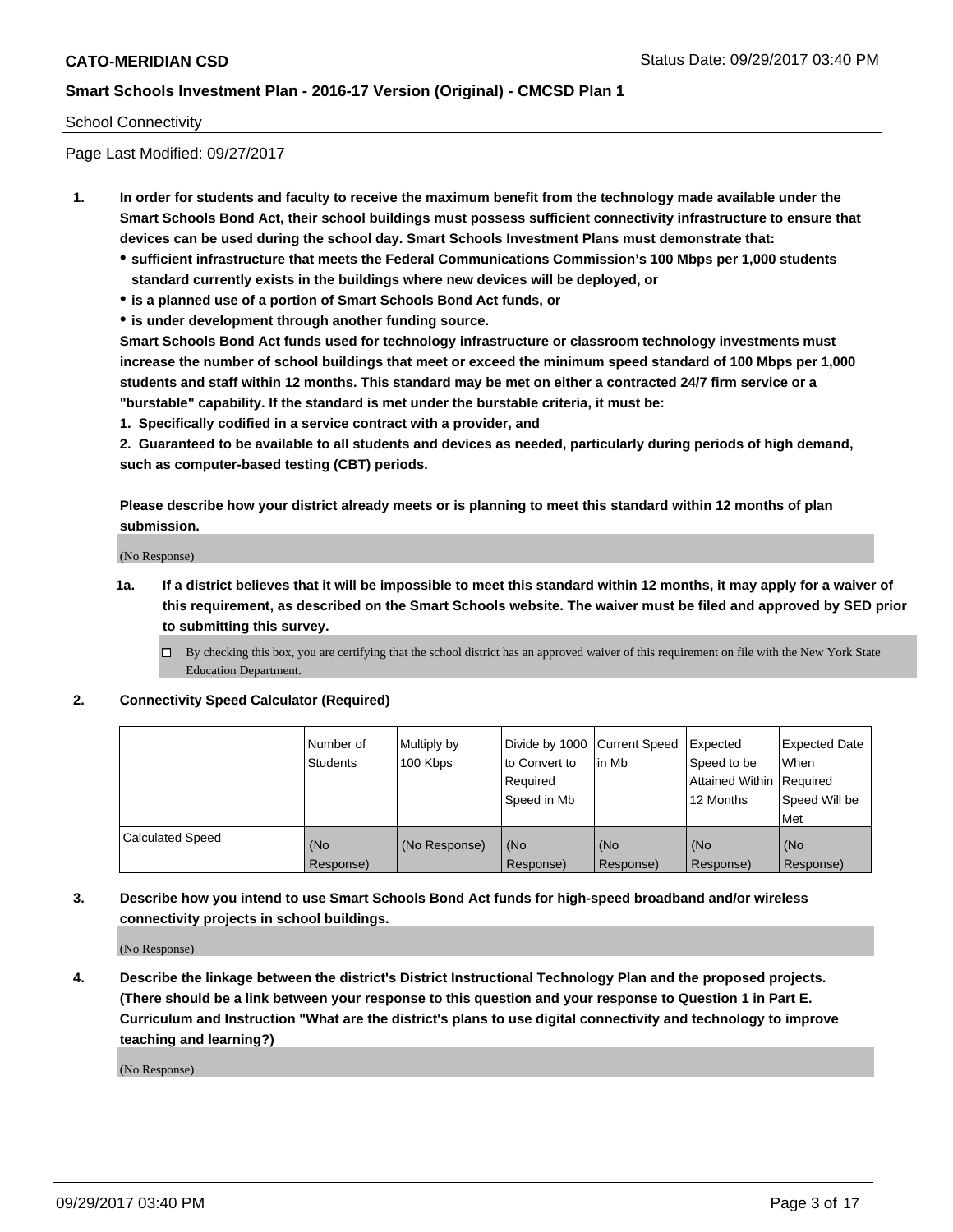#### School Connectivity

Page Last Modified: 09/27/2017

**5. If the district wishes to have students and staff access the Internet from wireless devices within the school building, or in close proximity to it, it must first ensure that it has a robust Wi-Fi network in place that has sufficient bandwidth to meet user demand.**

**Please describe how you have quantified this demand and how you plan to meet this demand.**

(No Response)

**6. As indicated on Page 5 of the guidance, the Office of Facilities Planning will have to conduct a preliminary review of all capital projects, including connectivity projects.**

**Please indicate on a separate row each project number given to you by the Office of Facilities Planning.**

| Project Number |  |
|----------------|--|
|                |  |
| (No Response)  |  |

**7. Certain high-tech security and connectivity infrastructure projects may be eligible for an expedited review process as determined by the Office of Facilities Planning.**

**Was your project deemed eligible for streamlined review?**

(No Response)

**8. Include the name and license number of the architect or engineer of record.**

| Name          | License Number |
|---------------|----------------|
| (No Response) | (No Response)  |

**9. If you are submitting an allocation for School Connectivity complete this table.**

**Note that the calculated Total at the bottom of the table must equal the Total allocation for this category that you entered in the SSIP Overview overall budget.** 

|                                            | Sub-              |
|--------------------------------------------|-------------------|
|                                            | <b>Allocation</b> |
| Network/Access Costs                       | (No Response)     |
| <b>Outside Plant Costs</b>                 | (No Response)     |
| School Internal Connections and Components | (No Response)     |
| <b>Professional Services</b>               | (No Response)     |
| Testing                                    | (No Response)     |
| <b>Other Upfront Costs</b>                 | (No Response)     |
| <b>Other Costs</b>                         | (No Response)     |
| Totals:                                    | 0                 |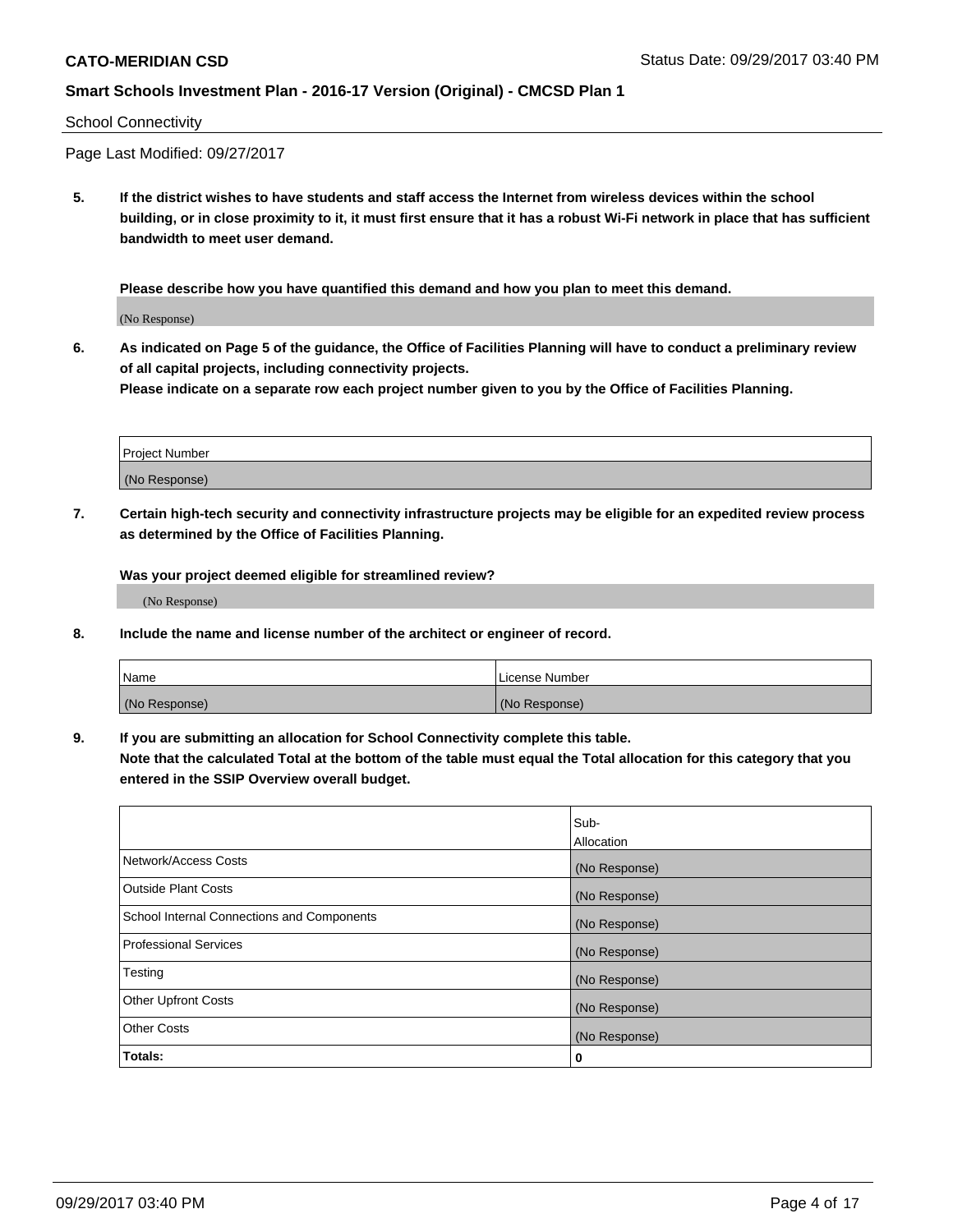#### School Connectivity

Page Last Modified: 09/27/2017

**10. Please detail the type, quantity, per unit cost and total cost of the eligible items under each sub-category. This is especially important for any expenditures listed under the "Other" category. All expenditures must be eligible for tax-exempt financing to be reimbursed through the SSBA. Sufficient detail must be provided so that we can verify this is the case. If you have any questions, please contact us directly through smartschools@nysed.gov. NOTE: Wireless Access Points should be included in this category, not under Classroom Educational Technology, except those that will be loaned/purchased for nonpublic schools.**

| Select the allowable expenditure | Item to be purchased | Quantity      | Cost per Item | Total Cost    |
|----------------------------------|----------------------|---------------|---------------|---------------|
| type.                            |                      |               |               |               |
| Repeat to add another item under |                      |               |               |               |
| each type.                       |                      |               |               |               |
| (No Response)                    | (No Response)        | (No Response) | (No Response) | (No Response) |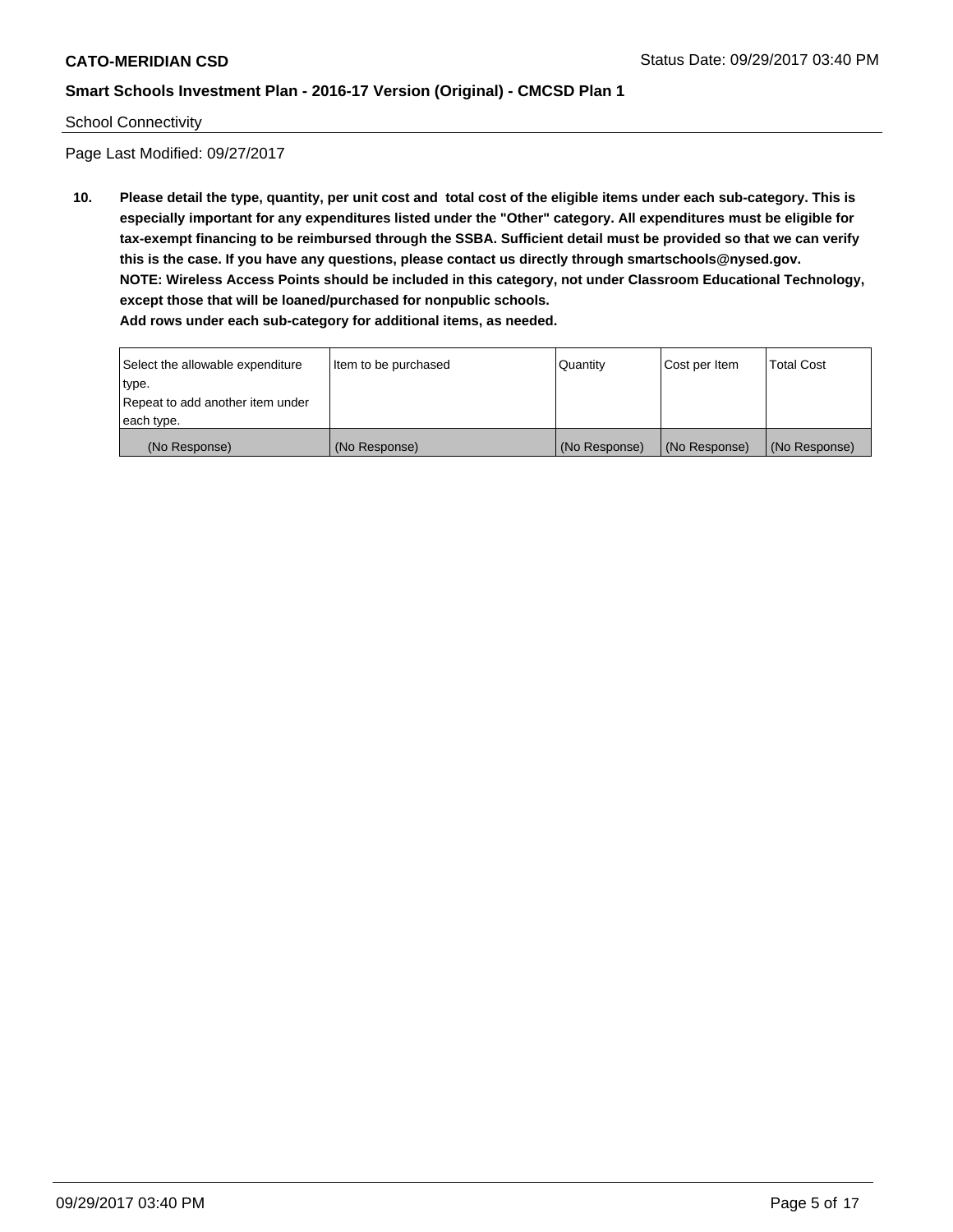Community Connectivity (Broadband and Wireless)

Page Last Modified: 09/27/2017

**1. Describe how you intend to use Smart Schools Bond Act funds for high-speed broadband and/or wireless connectivity projects in the community.**

(No Response)

**2. Please describe how the proposed project(s) will promote student achievement and increase student and/or staff access to the Internet in a manner that enhances student learning and/or instruction outside of the school day and/or school building.**

(No Response)

**3. Community connectivity projects must comply with all the necessary local building codes and regulations (building and related permits are not required prior to plan submission).**

 $\Box$  I certify that we will comply with all the necessary local building codes and regulations.

**4. Please describe the physical location of the proposed investment.**

(No Response)

**5. Please provide the initial list of partners participating in the Community Connectivity Broadband Project, along with their Federal Tax Identification (Employer Identification) number.**

| <b>Project Partners</b> | l Federal ID # |
|-------------------------|----------------|
| (No Response)           | (No Response)  |

**6. If you are submitting an allocation for Community Connectivity, complete this table. Note that the calculated Total at the bottom of the table must equal the Total allocation for this category that you entered in the SSIP Overview overall budget.**

|                                    | Sub-Allocation |
|------------------------------------|----------------|
| Network/Access Costs               | (No Response)  |
| <b>Outside Plant Costs</b>         | (No Response)  |
| <b>Tower Costs</b>                 | (No Response)  |
| <b>Customer Premises Equipment</b> | (No Response)  |
| <b>Professional Services</b>       | (No Response)  |
| Testing                            | (No Response)  |
| <b>Other Upfront Costs</b>         | (No Response)  |
| <b>Other Costs</b>                 | (No Response)  |
| Totals:                            | 0              |

**7. Please detail the type, quantity, per unit cost and total cost of the eligible items under each sub-category. This is especially important for any expenditures listed under the "Other" category. All expenditures must be capital-bond eligible to be reimbursed through the SSBA. If you have any questions, please contact us directly through smartschools@nysed.gov.**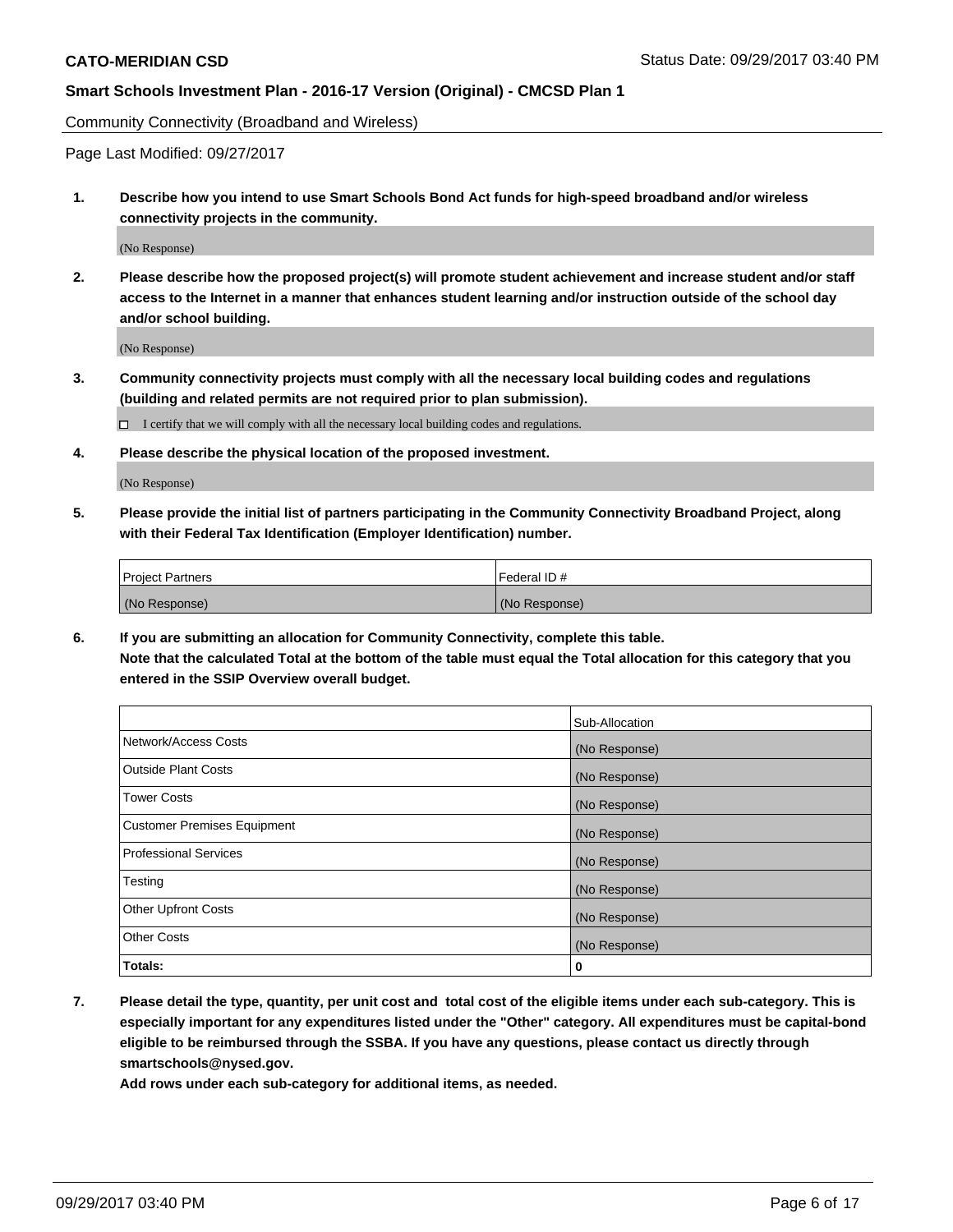Community Connectivity (Broadband and Wireless)

| Select the allowable expenditure<br>type.<br>Repeat to add another item under<br>each type. | Item to be purchased | Quantity      | Cost per Item | <b>Total Cost</b> |
|---------------------------------------------------------------------------------------------|----------------------|---------------|---------------|-------------------|
| (No Response)                                                                               | (No Response)        | (No Response) | (No Response) | (No Response)     |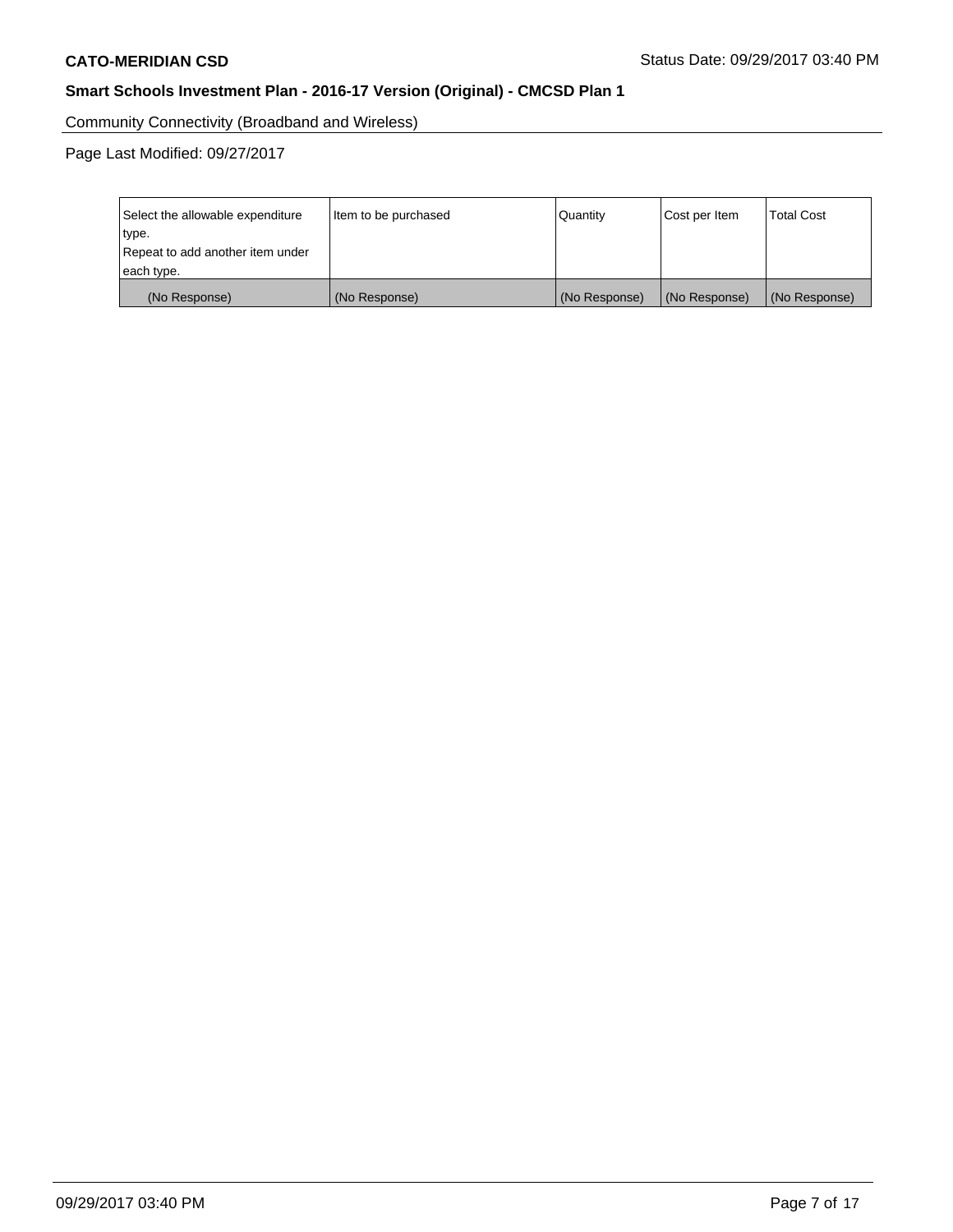### Classroom Learning Technology

Page Last Modified: 09/27/2017

**1. In order for students and faculty to receive the maximum benefit from the technology made available under the Smart Schools Bond Act, their school buildings must possess sufficient connectivity infrastructure to ensure that devices can be used during the school day. Smart Schools Investment Plans must demonstrate that sufficient infrastructure that meets the Federal Communications Commission's 100 Mbps per 1,000 students standard currently exists in the buildings where new devices will be deployed, or is a planned use of a portion of Smart Schools Bond Act funds, or is under development through another funding source.**

**Smart Schools Bond Act funds used for technology infrastructure or classroom technology investments must increase the number of school buildings that meet or exceed the minimum speed standard of 100 Mbps per 1,000 students and staff within 12 months. This standard may be met on either a contracted 24/7 firm service or a "burstable" capability. If the standard is met under the burstable criteria, it must be:**

**1. Specifically codified in a service contract with a provider, and**

**2. Guaranteed to be available to all students and devices as needed, particularly during periods of high demand, such as computer-based testing (CBT) periods.**

**Please describe how your district already meets or is planning to meet this standard within 12 months of plan submission.**

Our school district currently has 150Mbps internet bandwidth through our supporting RIC. This exceeds the minimum required bandwidth.

- **1a. If a district believes that it will be impossible to meet this standard within 12 months, it may apply for a waiver of this requirement, as described on the Smart Schools website. The waiver must be filed and approved by SED prior to submitting this survey.**
	- $\Box$  By checking this box, you are certifying that the school district has an approved waiver of this requirement on file with the New York State Education Department.
- **2. Connectivity Speed Calculator (Required)**

|                         | I Number of<br><b>Students</b> | Multiply by<br>100 Kbps | Divide by 1000 Current Speed<br>to Convert to<br>Required<br>Speed in Mb | lin Mb | Expected<br>Speed to be<br>Attained Within Required<br>12 Months | Expected Date<br>When<br>Speed Will be<br><b>Met</b> |
|-------------------------|--------------------------------|-------------------------|--------------------------------------------------------------------------|--------|------------------------------------------------------------------|------------------------------------------------------|
| <b>Calculated Speed</b> | 963                            | 96.300                  | 96                                                                       | 150    | 150                                                              | (No<br>Response)                                     |

**3. If the district wishes to have students and staff access the Internet from wireless devices within the school building, or in close proximity to it, it must first ensure that it has a robust Wi-Fi network in place that has sufficient bandwidth to meet user demand.**

**Please describe how you have quantified this demand and how you plan to meet this demand.**

Our district has an adequate Wi-Fi network in place to support the existing wireless devices for staff and students. This Smart Schools Investment Plan does not include the purchase of additional wireless devices. We will be expanding our wireless network capacity in a future Smart Schools Investment Plan.

**4. All New York State public school districts are required to complete and submit an Instructional Technology Plan survey to the New York State Education Department in compliance with Section 753 of the Education Law and per Part 100.12 of the Commissioner's Regulations.**

**Districts that include educational technology purchases as part of their Smart Schools Investment Plan must have a submitted and approved Instructional Technology Plan survey on file with the New York State Education Department.**

By checking this box, you are certifying that the school district has an approved Instructional Technology Plan survey on file with the New York State Education Department.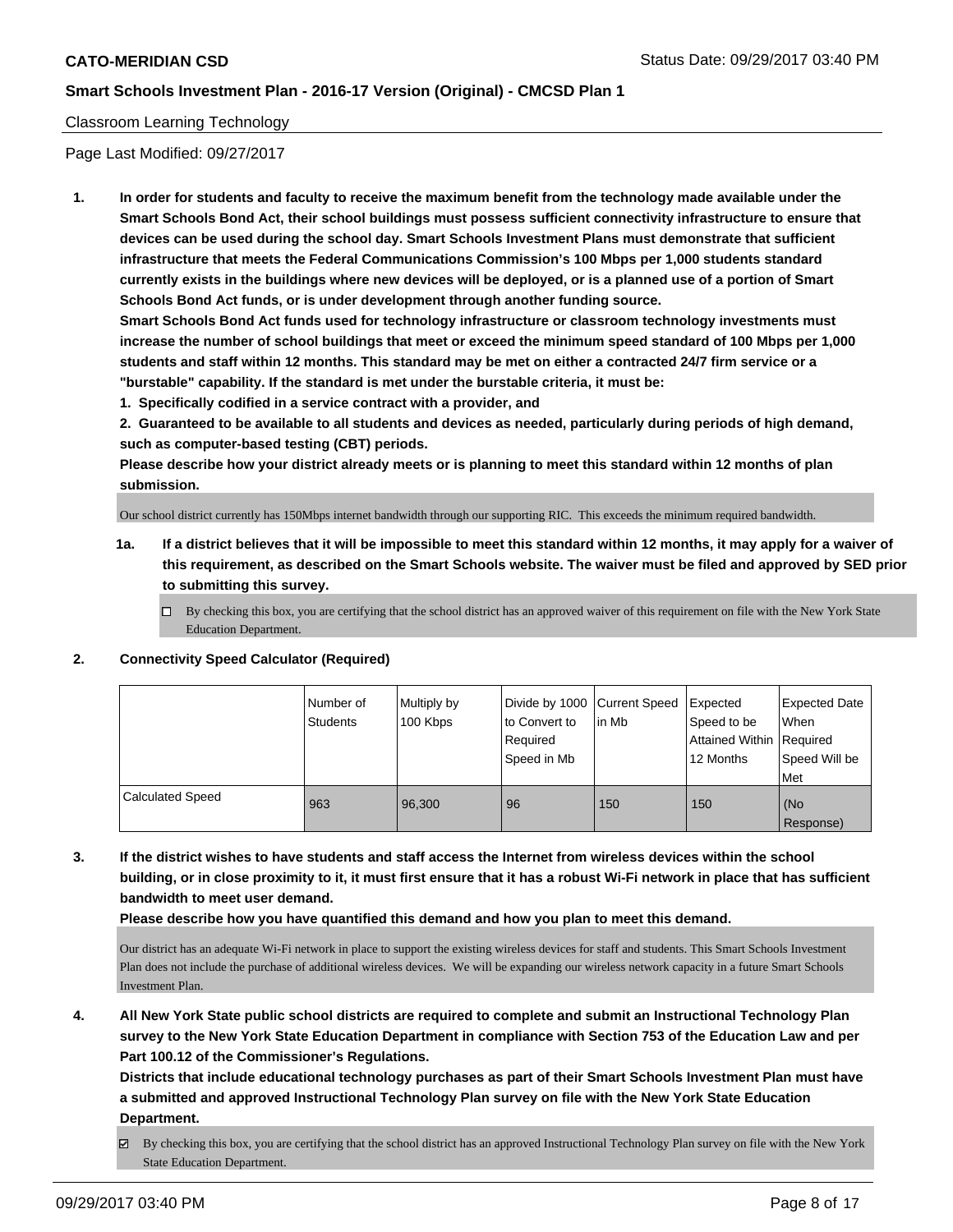### Classroom Learning Technology

Page Last Modified: 09/27/2017

**5. Describe the devices you intend to purchase and their compatibility with existing or planned platforms or systems. Specifically address the adequacy of each facility's electrical, HVAC and other infrastructure necessary to install and support the operation of the planned technology.**

Our plan is to install Interactive Projectors, document cameras, and speaker systems into classroom that do not already have this equipment . Since many of our classrooms already have this equipment installed and have been using it for a long time, we know that it has proven compatibility with all of our computer systems and platforms. All of the classrooms have adequate electrical service to support the new equipment.

- **6. Describe how the proposed technology purchases will:**
	- **> enhance differentiated instruction;**
	- **> expand student learning inside and outside the classroom;**
	- **> benefit students with disabilities and English language learners; and**
	- **> contribute to the reduction of other learning gaps that have been identified within the district.**

**The expectation is that districts will place a priority on addressing the needs of students who struggle to succeed in a rigorous curriculum. Responses in this section should specifically address this concern and align with the district's Instructional Technology Plan (in particular Question 2 of E. Curriculum and Instruction: "Does the district's instructional technology plan address the needs of students with disabilities to ensure equitable access to instruction, materials and assessments?" and Question 3 of the same section: "Does the district's instructional technology plan address the provision of assistive technology specifically for students with disabilities to ensure access to and participation in the general curriculum?"**

The installation of Interactive projectors, document cameras, and sound systems will enhance the learning environment and enable teachers to provide a greater level of engagement in Higher Order Thinking Skills. Students will be able to interact and gather information simultaneously. Teachers will have the ability to share vibrant multimedia presentations and to provide meaningful and stimulating activities utilizing this cutting edge technology. In addition, our students will benefit from hands-on experiences that can be differentiated to better meet their specific needs. The connectivity of our world today provides access to an amazing amount of information and with our teachers' guidance and oversight students can utilize these technologies to explore the depth and breadth of any topic. Finally, these systems will contribute to improve our district goal of having students read and write at more complex levels. Many of our teachers currently have access to some of these devices but dependable access to these learning aides will benefit our students greatly.

**The installation of interactive projectors, document cameras, and sound systems in all classrooms will ensure for equitable access of technology for all students, including students with disabilities and ELLS. Educational technology will allow special education teachers, ELL teachers, and those teachers who provide AIS instruction the ability to better modify instruction, access educational resources to support students access to grade level instruction. Students with disabilities will have the opportunities to increase their proficiency with educational technology and support their use of assistive technology.**

# **7. Where appropriate, describe how the proposed technology purchases will enhance ongoing communication with parents and other stakeholders and help the district facilitate technology-based regional partnerships, including distance learning and other efforts.**

The proposed technology purchases will enhance communication by increasing the opportunities for feedback and dialogue among students, parents, and teachers. The tools and platforms being utilized will lend themselves well to an environment of collaboration and productivity. Giving students greater and more efficient access to devices and platforms that enhance the learning environment is the key to successful Technology integration in our school district. Providing opportunities to hone 21st century skills will better prepare our students for future academia as well as the real world.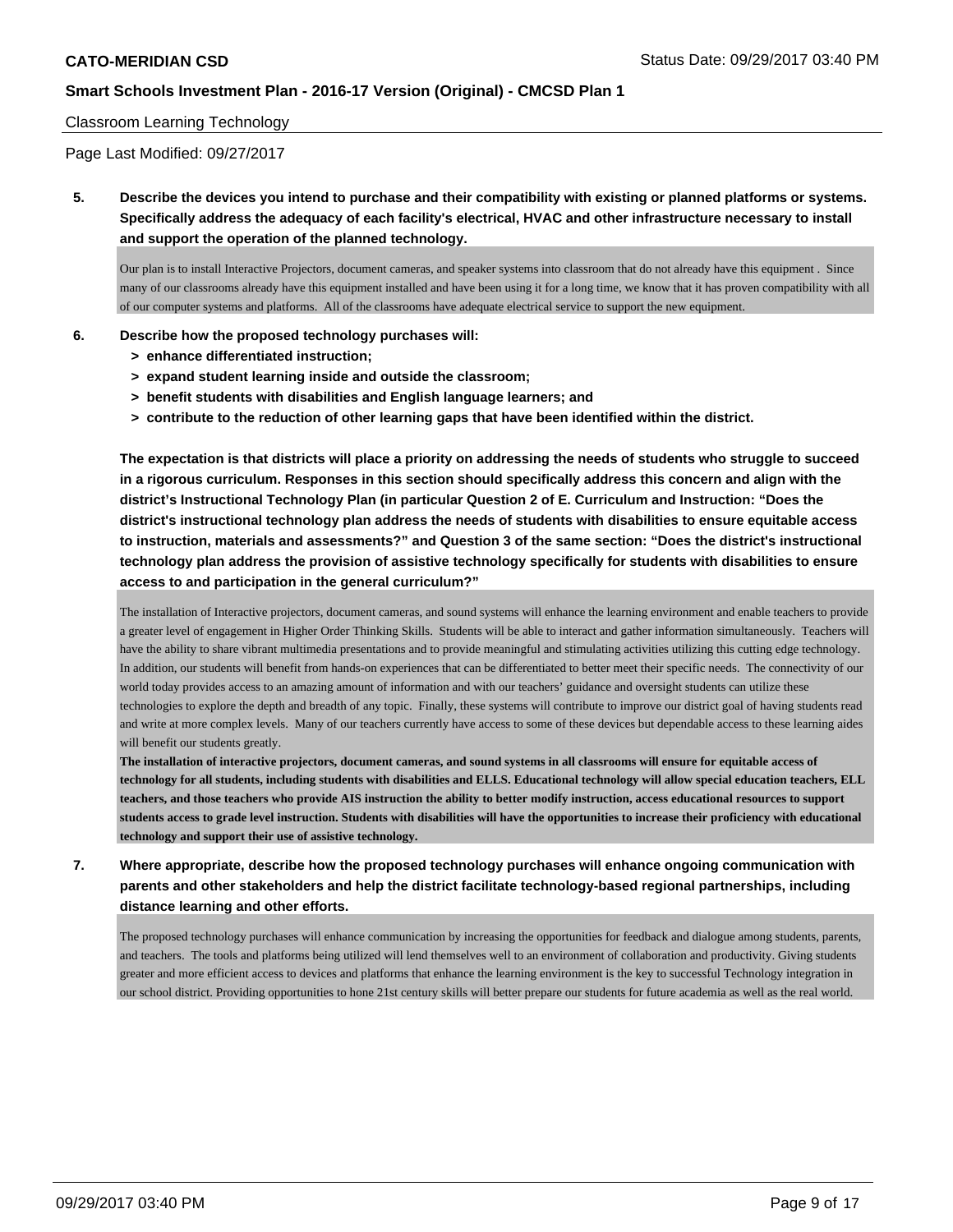### Classroom Learning Technology

Page Last Modified: 09/27/2017

**8. Describe the district's plan to provide professional development to ensure that administrators, teachers and staff can employ the technology purchased to enhance instruction successfully.**

**Note: This response should be aligned and expanded upon in accordance with your district's response to Question 1 of F. Professional Development of your Instructional Technology Plan: "Please provide a summary of professional development offered to teachers and staff, for the time period covered by this plan, to support technology to enhance teaching and learning. Please include topics, audience and method of delivery within your summary."**

Teachers, administrators, as well as other staff members will have access to various staff development and training throughout this process. We will continue to utilize our BOCES services to provide access to appropriate staff developers. In addition, we will use relevant district staff to enhance staff development as appropriate. We will provide both after-school sessions as well as superintendent conference days to gain important training time for staff. Furthermore, grade level and vertical department teams will share information on best practices to provide direction and content for trainings. The administrative team will provide leadership and guidance during this process to ensure consistent and authentic implementation is taking place. Adjustments will be considered based on data collection and analysis.

**The 2017-2018 Professional Development Plan will reflect opportunities for teachers to receive training in the use of the educational technologies in addition to the implementation of the Google School Platform for Education. The first stage of professional development will support teachers ability to utilize the technologies, specifically the interactive whiteboards. The second stage will focus on supporting teachers in integrating technology in their planning.** 

**9. Districts must contact the SUNY/CUNY teacher preparation program that supplies the largest number of the district's new teachers to request advice on innovative uses and best practices at the intersection of pedagogy and educational technology.**

 $\boxtimes$  By checking this box, you certify that you have contacted the SUNY/CUNY teacher preparation program that supplies the largest number of your new teachers to request advice on these issues.

**9a. Please enter the name of the SUNY or CUNY Institution that you contacted.**

SUNY Oswego

**9b. Enter the primary Institution phone number.**

315.312.2102

**9c. Enter the name of the contact person with whom you consulted and/or will be collaborating with on innovative uses of technology and best practices.**

Dr. Pamela Michel - Dean, School of Education

**10. A district whose Smart Schools Investment Plan proposes the purchase of technology devices and other hardware must account for nonpublic schools in the district.**

**Are there nonpublic schools within your school district?**

Yes

 $\boxtimes$  No

**11. Nonpublic Classroom Technology Loan Calculator**

**The Smart Schools Bond Act provides that any Classroom Learning Technology purchases made using Smart Schools funds shall be lent, upon request, to nonpublic schools in the district. However, no school district shall be required to loan technology in amounts greater than the total obtained and spent on technology pursuant to the Smart Schools Bond Act and the value of such loan may not exceed the total of \$250 multiplied by the nonpublic school enrollment in the base year at the time of enactment. See:**

**http://www.p12.nysed.gov/mgtserv/smart\_schools/docs/Smart\_Schools\_Bond\_Act\_Guidance\_04.27.15\_Final.pdf.**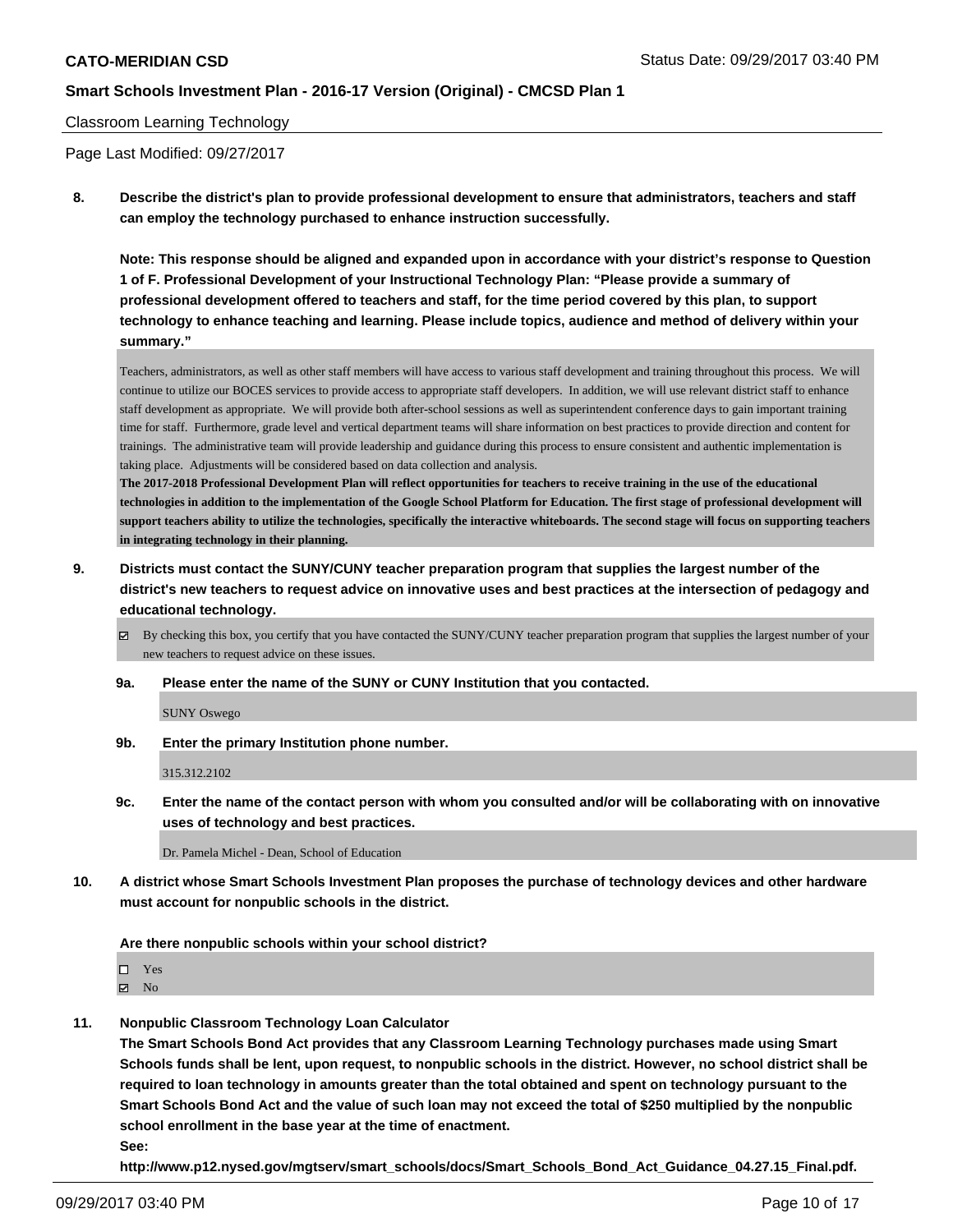Classroom Learning Technology

Page Last Modified: 09/27/2017

|                                       | 1. Classroom<br>Technology<br>Sub-allocation | 2. Public<br>l Enrollment<br>$(2014 - 15)$                                                    | l 3. Nonpublic<br>l Enrollment<br>$(2014 - 15)$ | l 4. Sum of<br>Public and<br>Nonpublic<br>Enrollment | l 5. Total Per<br>Pupil Sub-<br>allocation | l 6. Total<br>Nonpublic Loan<br>l Amount |
|---------------------------------------|----------------------------------------------|-----------------------------------------------------------------------------------------------|-------------------------------------------------|------------------------------------------------------|--------------------------------------------|------------------------------------------|
| Calculated Nonpublic Loan<br>  Amount |                                              | (No Response)   (No Response)   (No Response)   (No Response)   (No Response)   (No Response) |                                                 |                                                      |                                            |                                          |

**12. To ensure the sustainability of technology purchases made with Smart Schools funds, districts must demonstrate a long-term plan to maintain and replace technology purchases supported by Smart Schools Bond Act funds. This sustainability plan shall demonstrate a district's capacity to support recurring costs of use that are ineligible for Smart Schools Bond Act funding such as device maintenance, technical support, Internet and wireless fees, maintenance of hotspots, staff professional development, building maintenance and the replacement of incidental items. Further, such a sustainability plan shall include a long-term plan for the replacement of purchased devices and equipment at the end of their useful life with other funding sources.**

By checking this box, you certify that the district has a sustainability plan as described above.

**13. Districts must ensure that devices purchased with Smart Schools Bond funds will be distributed, prepared for use, maintained and supported appropriately. Districts must maintain detailed device inventories in accordance with generally accepted accounting principles.**

 $\boxtimes$  By checking this box, you certify that the district has a distribution and inventory management plan and system in place.

**14. If you are submitting an allocation for Classroom Learning Technology complete this table. Note that the calculated Total at the bottom of the table must equal the Total allocation for this category that you entered in the SSIP Overview overall budget.**

|                         | Sub-Allocation |
|-------------------------|----------------|
| Interactive Whiteboards | (No Response)  |
| Computer Servers        | (No Response)  |
| Desktop Computers       | (No Response)  |
| <b>Laptop Computers</b> | (No Response)  |
| <b>Tablet Computers</b> | (No Response)  |
| <b>Other Costs</b>      | 127,432        |
| Totals:                 | 127,432        |

**15. Please detail the type, quantity, per unit cost and total cost of the eligible items under each sub-category. This is especially important for any expenditures listed under the "Other" category. All expenditures must be capital-bond eligible to be reimbursed through the SSBA. If you have any questions, please contact us directly through smartschools@nysed.gov.**

**Please specify in the "Item to be Purchased" field which specific expenditures and items are planned to meet the district's nonpublic loan requirement, if applicable.**

**NOTE: Wireless Access Points that will be loaned/purchased for nonpublic schools should ONLY be included in this category, not under School Connectivity, where public school districts would list them.**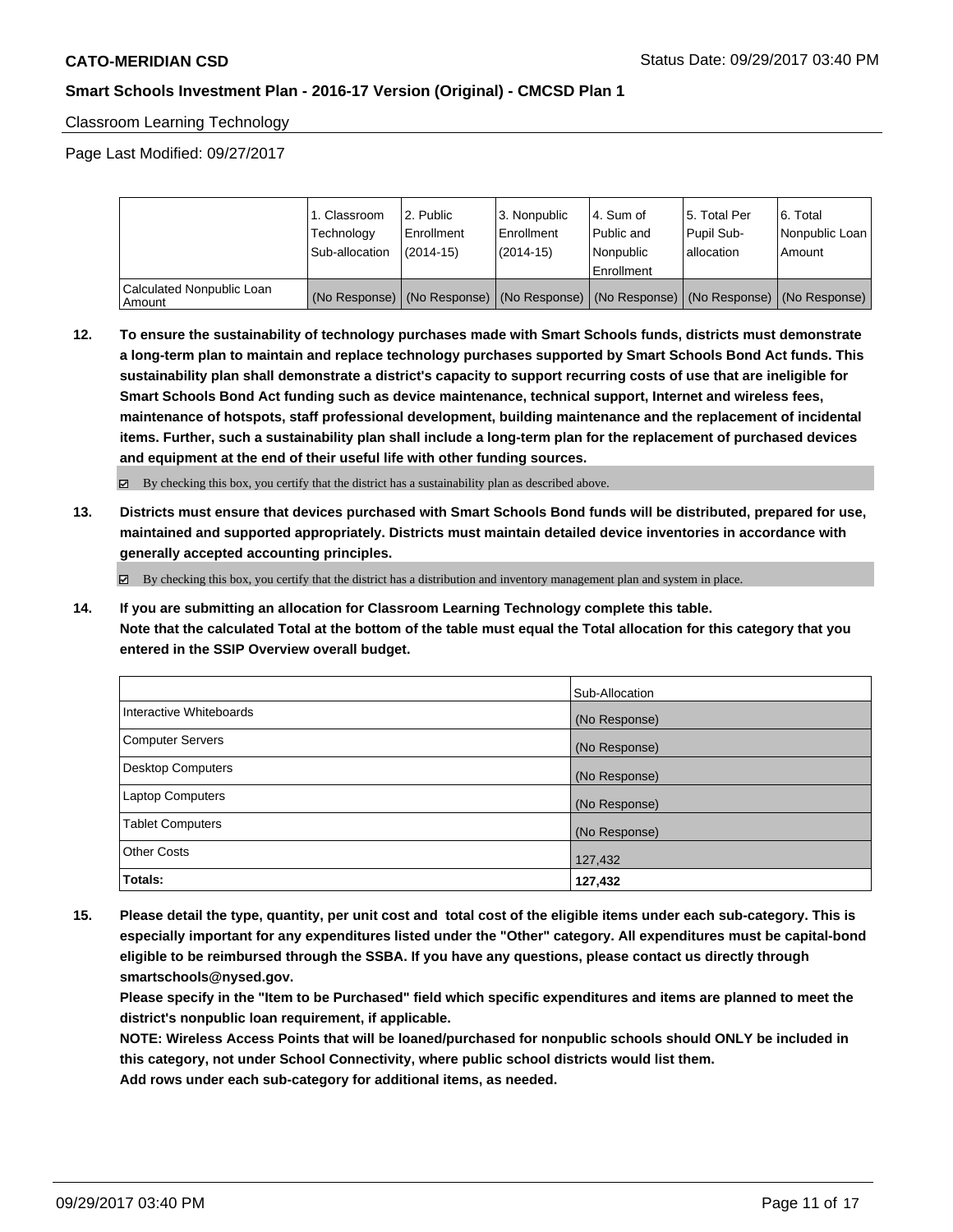# Classroom Learning Technology

| Select the allowable expenditure<br>type.<br>Repeat to add another item under | Item to be Purchased                                                    | Quantity | Cost per Item | <b>Total Cost</b> |
|-------------------------------------------------------------------------------|-------------------------------------------------------------------------|----------|---------------|-------------------|
| each type.                                                                    |                                                                         |          |               |                   |
| <b>Other Costs</b>                                                            | Epson 585wi with control box and<br>speakers                            | 51       | 1,600         | 81,600            |
| <b>Other Costs</b>                                                            | Epson control box and speaker system<br>(for existing epson projectors) | 44       | 600           | 26,400            |
| <b>Other Costs</b>                                                            | <b>Document Camera</b>                                                  | 50       | 170           | 8,500             |
| <b>Other Costs</b>                                                            | 50' VGA Cables                                                          | 51       | 40            | 2,040             |
| <b>Other Costs</b>                                                            | 12' VGA Cables                                                          | 51       | 18            | 918               |
| <b>Other Costs</b>                                                            | <b>USB Extending Cables</b>                                             | 102      | 33            | 3,366             |
| <b>Other Costs</b>                                                            | 50' Audio Cable                                                         | 95       | 12            | 1,140             |
| <b>Other Costs</b>                                                            | 12' Audio Cable                                                         | 51       | 6             | 306               |
| <b>Other Costs</b>                                                            | Cable Raceway 10' sections                                              | 51       | 27            | 1,377             |
| <b>Other Costs</b>                                                            | 25' Power Strip/Surge Protector                                         | 51       | 35            | 1,785             |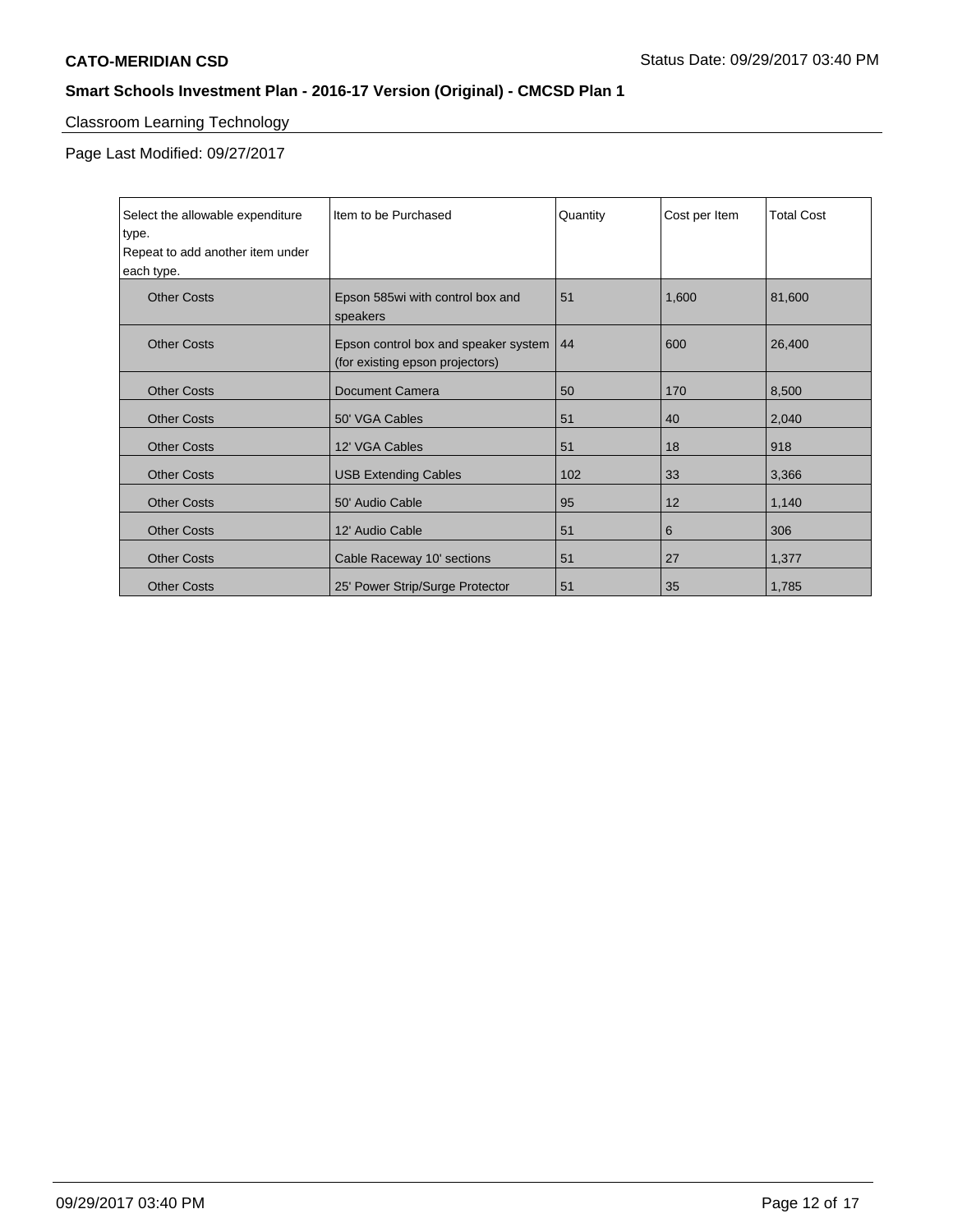#### Pre-Kindergarten Classrooms

Page Last Modified: 09/27/2017

**1. Provide information regarding how and where the district is currently serving pre-kindergarten students and justify the need for additional space with enrollment projections over 3 years.**

(No Response)

- **2. Describe the district's plan to construct, enhance or modernize education facilities to accommodate prekindergarten programs. Such plans must include:**
	- **Specific descriptions of what the district intends to do to each space;**
	- **An affirmation that pre-kindergarten classrooms will contain a minimum of 900 square feet per classroom;**
	- **The number of classrooms involved;**
	- **The approximate construction costs per classroom; and**

**- Confirmation that the space is district-owned or has a long-term lease that exceeds the probable useful life of the improvements.**

(No Response)

**3. Smart Schools Bond Act funds may only be used for capital construction costs. Describe the type and amount of additional funds that will be required to support ineligible ongoing costs (e.g. instruction, supplies) associated with any additional pre-kindergarten classrooms that the district plans to add.**

(No Response)

**4. All plans and specifications for the erection, repair, enlargement or remodeling of school buildings in any public school district in the State must be reviewed and approved by the Commissioner. Districts that plan capital projects using their Smart Schools Bond Act funds will undergo a Preliminary Review Process by the Office of Facilities Planning.**

**Please indicate on a separate row each project number given to you by the Office of Facilities Planning.**

| Project Number |  |
|----------------|--|
| (No Response)  |  |

**5. If you have made an allocation for Pre-Kindergarten Classrooms, complete this table.**

**Note that the calculated Total at the bottom of the table must equal the Total allocation for this category that you entered in the SSIP Overview overall budget.**

|                                          | Sub-Allocation |
|------------------------------------------|----------------|
| Construct Pre-K Classrooms               | (No Response)  |
| Enhance/Modernize Educational Facilities | (No Response)  |
| <b>Other Costs</b>                       | (No Response)  |
| <b>Totals:</b>                           | 0              |

**6. Please detail the type, quantity, per unit cost and total cost of the eligible items under each sub-category. This is especially important for any expenditures listed under the "Other" category. All expenditures must be capital-bond eligible to be reimbursed through the SSBA. If you have any questions, please contact us directly through smartschools@nysed.gov.**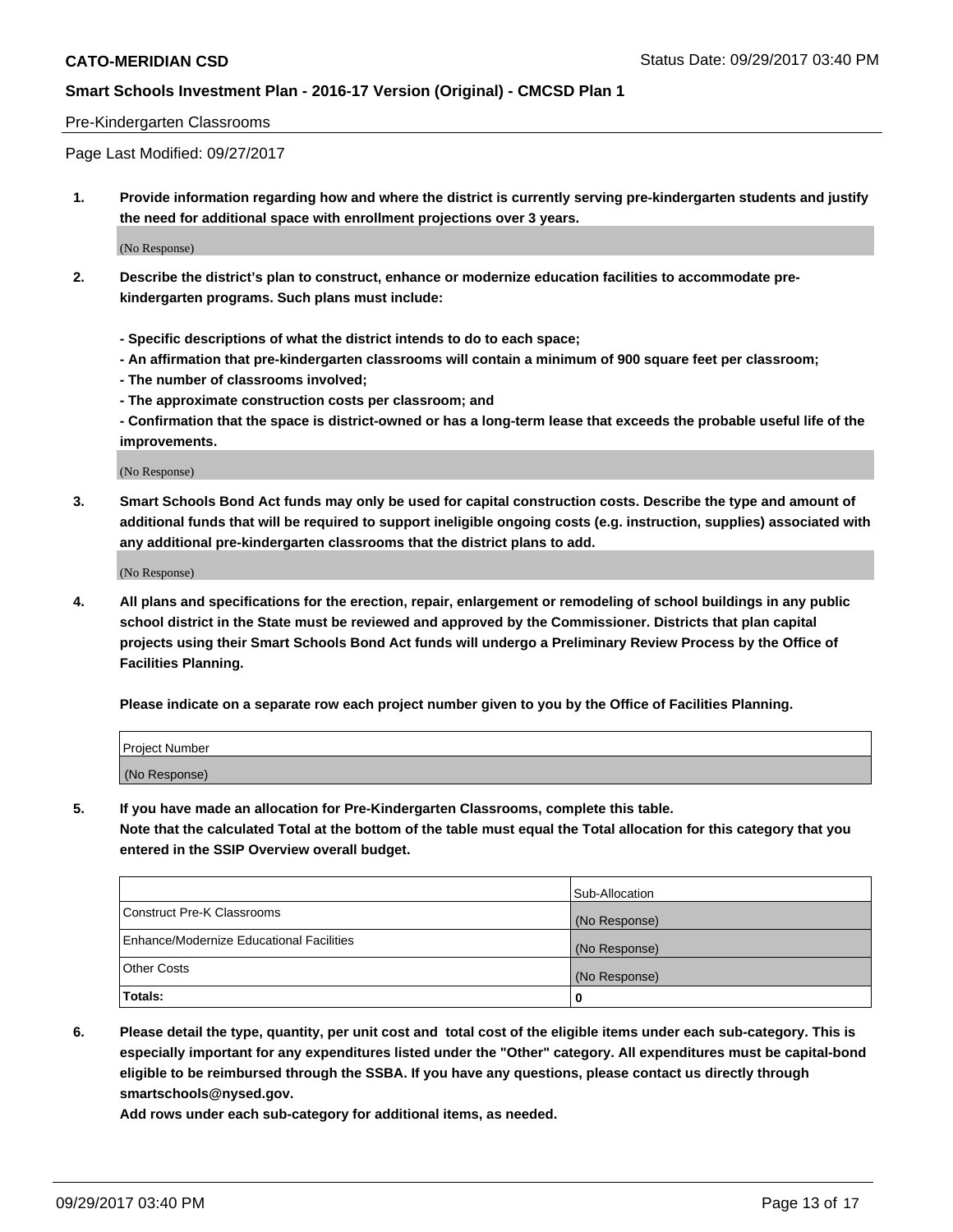# Pre-Kindergarten Classrooms

| Select the allowable expenditure | Item to be purchased | Quantity      | Cost per Item | <b>Total Cost</b> |
|----------------------------------|----------------------|---------------|---------------|-------------------|
| type.                            |                      |               |               |                   |
| Repeat to add another item under |                      |               |               |                   |
| each type.                       |                      |               |               |                   |
| (No Response)                    | (No Response)        | (No Response) | (No Response) | (No Response)     |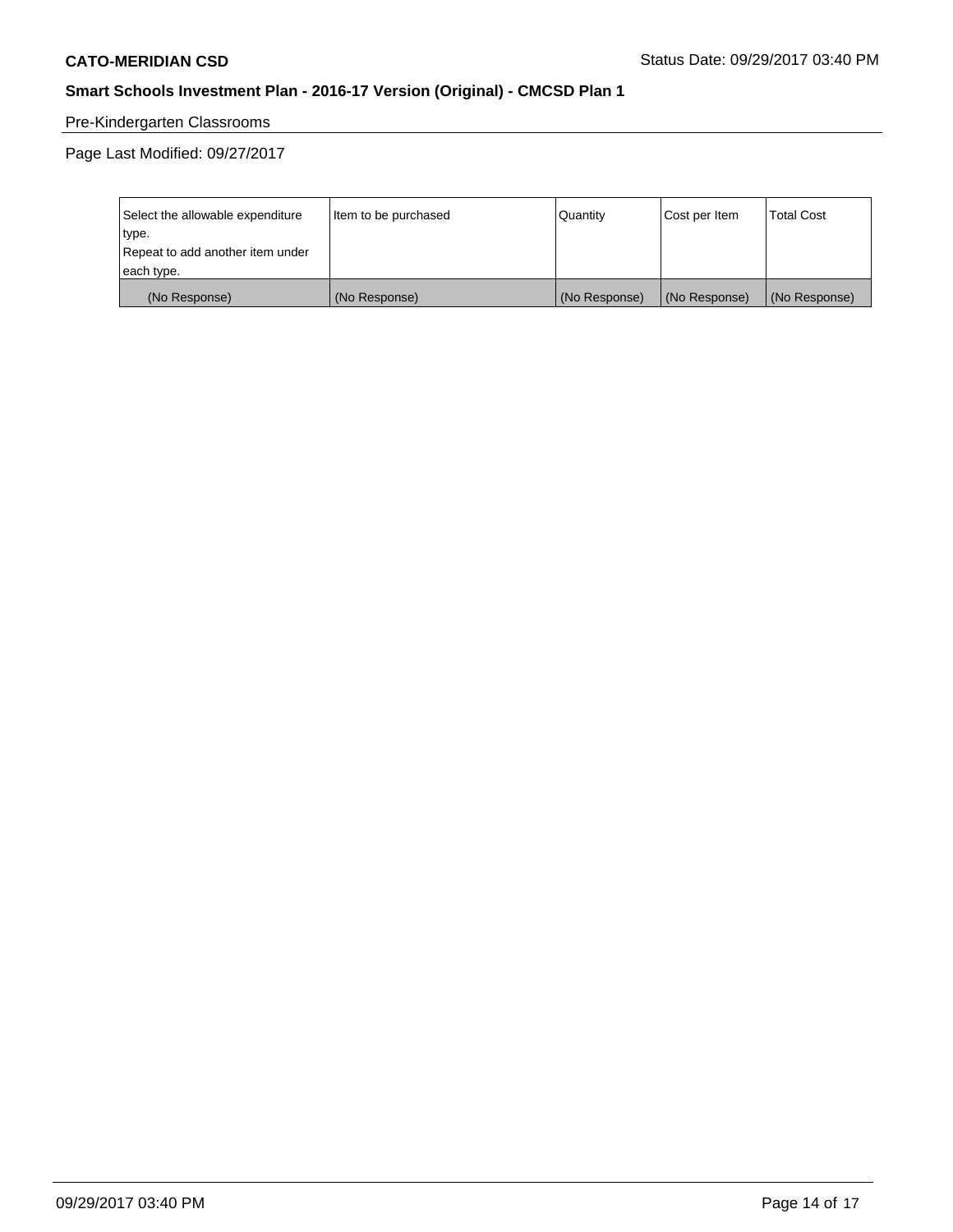Replace Transportable Classrooms

Page Last Modified: 09/27/2017

**1. Describe the district's plan to construct, enhance or modernize education facilities to provide high-quality instructional space by replacing transportable classrooms.**

(No Response)

**2. All plans and specifications for the erection, repair, enlargement or remodeling of school buildings in any public school district in the State must be reviewed and approved by the Commissioner. Districts that plan capital projects using their Smart Schools Bond Act funds will undergo a Preliminary Review Process by the Office of Facilities Planning.**

**Please indicate on a separate row each project number given to you by the Office of Facilities Planning.**

| <b>Project Number</b> |  |
|-----------------------|--|
| (No Response)         |  |

**3. For large projects that seek to blend Smart Schools Bond Act dollars with other funds, please note that Smart Schools Bond Act funds can be allocated on a pro rata basis depending on the number of new classrooms built that directly replace transportable classroom units.**

**If a district seeks to blend Smart Schools Bond Act dollars with other funds describe below what other funds are being used and what portion of the money will be Smart Schools Bond Act funds.**

(No Response)

**4. If you have made an allocation for Replace Transportable Classrooms, complete this table. Note that the calculated Total at the bottom of the table must equal the Total allocation for this category that you entered in the SSIP Overview overall budget.**

|                                                | Sub-Allocation |
|------------------------------------------------|----------------|
| Construct New Instructional Space              | (No Response)  |
| Enhance/Modernize Existing Instructional Space | (No Response)  |
| <b>Other Costs</b>                             | (No Response)  |
| Totals:                                        | 0              |

**5. Please detail the type, quantity, per unit cost and total cost of the eligible items under each sub-category. This is especially important for any expenditures listed under the "Other" category. All expenditures must be capital-bond eligible to be reimbursed through the SSBA. If you have any questions, please contact us directly through smartschools@nysed.gov.**

| Select the allowable expenditure<br>type.      | lltem to be purchased | Quantity      | Cost per Item | <b>Total Cost</b> |
|------------------------------------------------|-----------------------|---------------|---------------|-------------------|
| Repeat to add another item under<br>each type. |                       |               |               |                   |
| (No Response)                                  | (No Response)         | (No Response) | (No Response) | (No Response)     |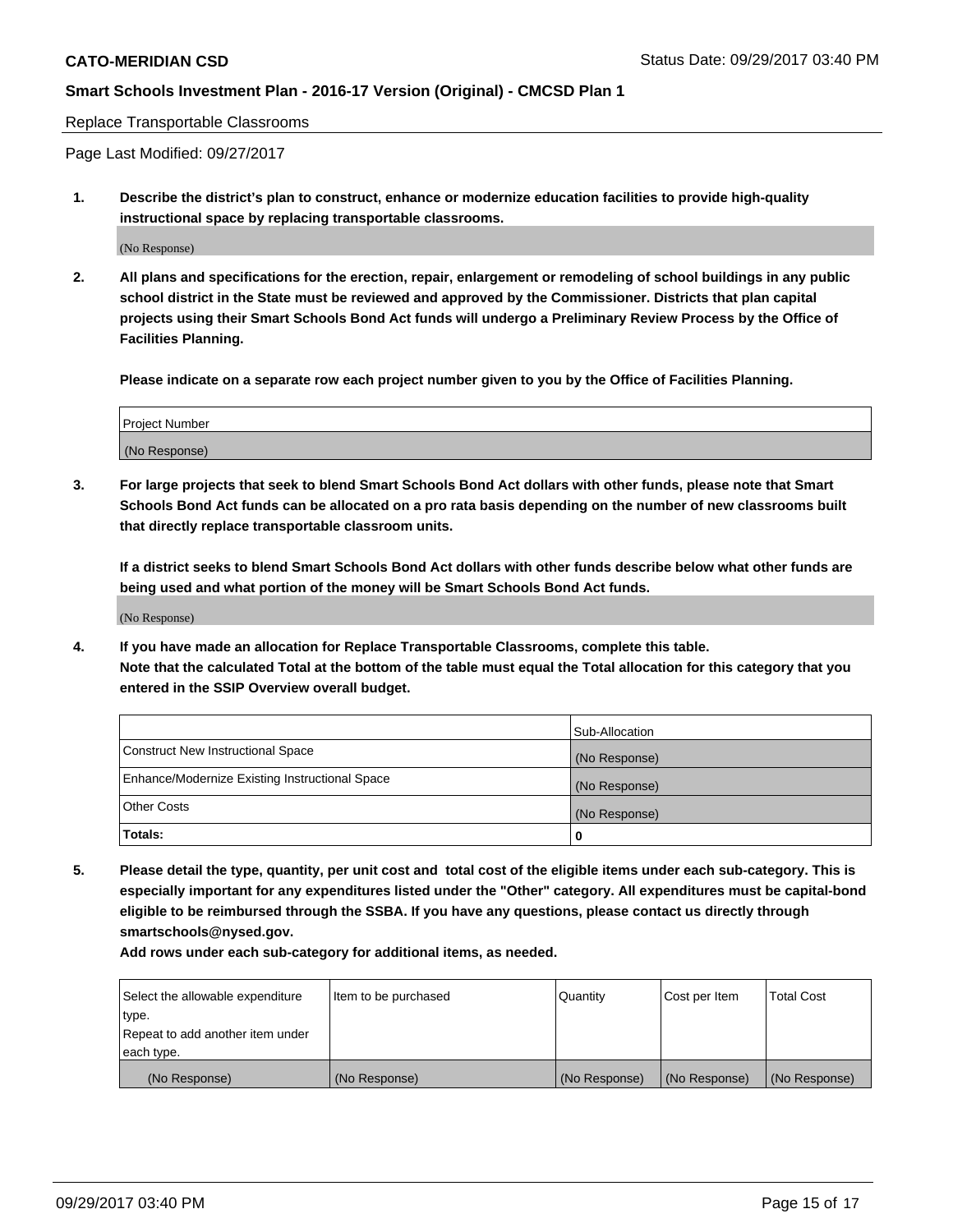### High-Tech Security Features

Page Last Modified: 09/27/2017

**1. Describe how you intend to use Smart Schools Bond Act funds to install high-tech security features in school buildings and on school campuses.**

Our district is planning to replace 32 existing indoor and outdoor cameras with new high tech, hi-res cameras. We already have an updated server and software in place to support these cameras.

**2. All plans and specifications for the erection, repair, enlargement or remodeling of school buildings in any public school district in the State must be reviewed and approved by the Commissioner. Districts that plan capital projects using their Smart Schools Bond Act funds will undergo a Preliminary Review Process by the Office of Facilities Planning.** 

**Please indicate on a separate row each project number given to you by the Office of Facilities Planning.**

| <b>Project Number</b> |  |
|-----------------------|--|
| 05-04-01-04-7-999-BA1 |  |

**3. Was your project deemed eligible for streamlined Review?**

Yes  $\square$  No

**3a. Districts with streamlined projects must certify that they have reviewed all installations with their licensed architect or engineer of record, and provide that person's name and license number. The licensed professional must review the products and proposed method of installation prior to implementation and review the work during and after completion in order to affirm that the work was code-compliant, if requested.**

By checking this box, you certify that the district has reviewed all installations with a licensed architect or engineer of record.

**4. Include the name and license number of the architect or engineer of record.**

| Name              | License Number |
|-------------------|----------------|
| Daniel Wilson Fay | 24740          |

**5. If you have made an allocation for High-Tech Security Features, complete this table.**

**Note that the calculated Total at the bottom of the table must equal the Total allocation for this category that you entered in the SSIP Overview overall budget.**

|                                                      | Sub-Allocation |
|------------------------------------------------------|----------------|
| Capital-Intensive Security Project (Standard Review) | (No Response)  |
| <b>Electronic Security System</b>                    | 82,603         |
| <b>Entry Control System</b>                          | (No Response)  |
| Approved Door Hardening Project                      | (No Response)  |
| <b>Other Costs</b>                                   | (No Response)  |
| Totals:                                              | 82,603         |

**6. Please detail the type, quantity, per unit cost and total cost of the eligible items under each sub-category. This is especially important for any expenditures listed under the "Other" category. All expenditures must be capital-bond eligible to be reimbursed through the SSBA. If you have any questions, please contact us directly through smartschools@nysed.gov.**